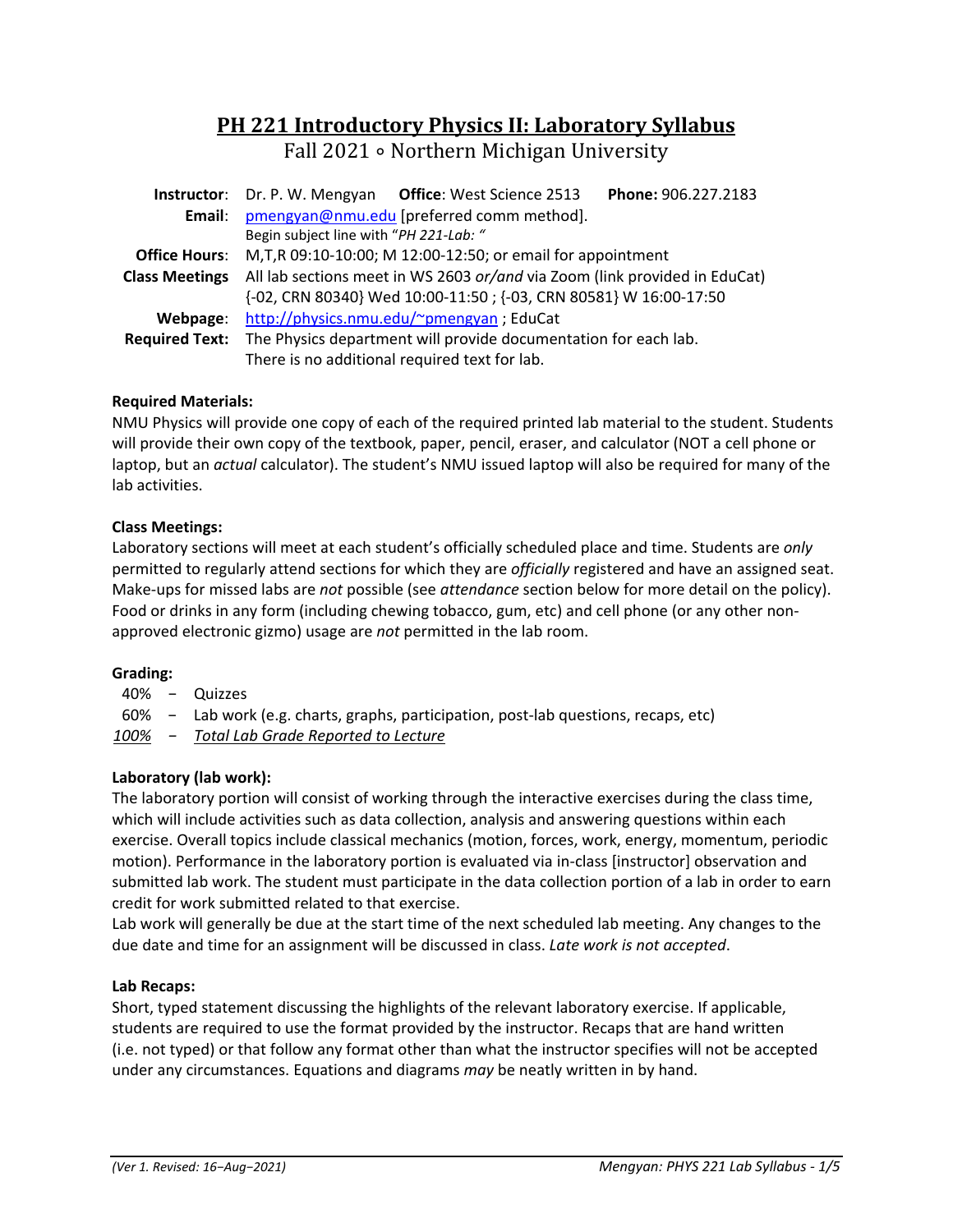# **Quizzes:**

May be administered in the beginning of each class and include material from the previous lab.

## **Participation:**

Punctuality (in your seat and ready to begin by the scheduled start time), not leaving early, being on‐ task and maintaining a respectful attitude are all examples of what may contribute to the participation grade. Completing physics education research or department assessments (e.g.: general pre-test, posttest or other surveys) may also count toward your participation grade.

Full credit for participation is earned by making a serious effort in completing the assigned activities regardless of the *accuracy* of the particular responses. Participation points may not be earned if equipment is utilized in any form that is not related to the prescribed exercise, fail to take part in group work or are otherwise not on task. Violations of the lab and general class rules may result in dismissal for the class period, reduction in participation grade, forfeiture of any submitted work remaining incomplete due to the dismissal and, if necessary, reported to the appropriate authorities.

## **Attendance:**

Attendance contributes directly to the participation grade as if one is absent one is not capable of participating in a given activity. Absences will be excused for officially sanctioned university events, illness (documentation may be required), court appearances (plaintiff, defendant, witness, juror ‐‐ documentation is required), family emergencies (at the discretion of the instructor and may require appropriate documentation). If something occurs that you feel should be grounds for being excused it is your responsibility to contact your instructor, in writing, PRIOR to the absence (if possible, or as soon as possible after the absence) to discuss the situation. Excused absences for situations beyond the purview of NMU policy are at sole discretion of the instructor, will be evaluated confidentially, on a case‐by‐case basis and confirmed in writing.

An excused absence does NOT necessarily excuse you from completing the work. Arrangements for a planned excused absence, if possible, should be finalized (with written confirmation between the student and instructor) no later than the Friday before the week for which the absence will occur. Otherwise, establish contact with the instructor as soon as reasonably possible.

#### **############################################################**

#### **Official statement from NMU regarding attendance during the pandemic**:

"*If you are experiencing COVID‐19 symptoms, do not attend class, work, or campus and community activities. Please communicate with your instructors and/or work supervisors via email or phone to say you are not feeling well and will be absent. Stay home, avoid contact with others as much as possible, and contact your healthcare provider or the NMU Health Center for next steps, including COVID‐19 testing.* 

*Instructors are not required to provide remote class sessions for absent students, but rather will work individually with students to provide options for making up missed class time and assignments. Students who have other issues due to being absent from class or work because of COVID‐19 symptoms or infection, should consult with the Dean of Students Office. Human Resources can assist employees with leave options."* 

**############################################################**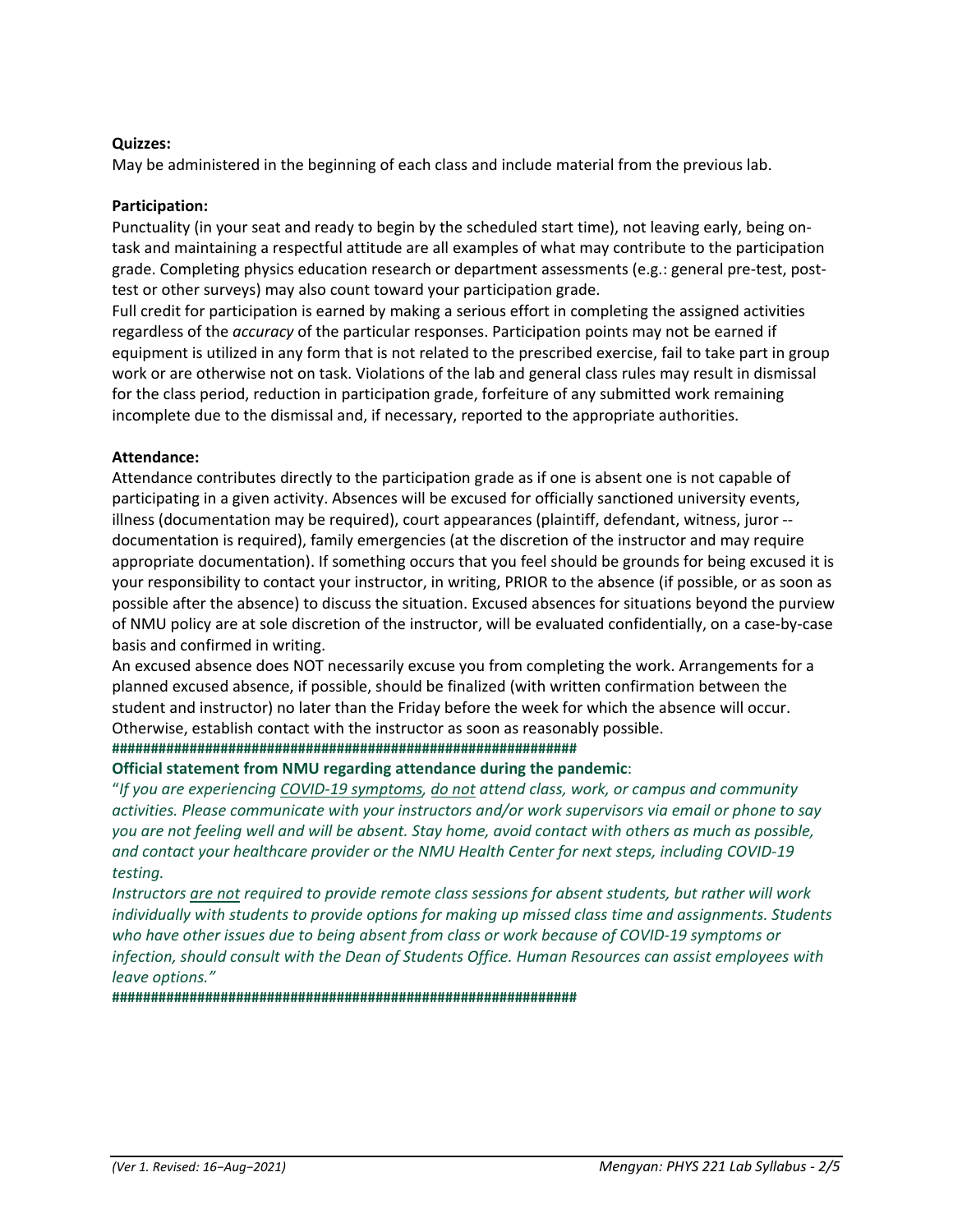#### **ADA Statement**

#### In compliance with the ADA and university policy

*"If you have a need for disability‐related accommodations or services, please inform the Coordinator of Disability Services in the Dean of Students Office at 2001 C. B. Hedgcock Building (227‐1737 or disserv@nmu.edu). Reasonable and effective accommodations and services will be provided to students if requests are made in a timely manner, with appropriate documentation, in accordance with federal, state, and University guidelines."* 

*"Certain students may qualify for alternative face‐covering accommodations due to a variety of health conditions. These students have gone through a qualifying process with the Office of Disability Services. Faculty have been notified of which students receive these accommodations in their class. If you have concerns regarding this topic please contact the faculty member outside of class. Please do not question or confront fellow students in the classroom who are using alternative or modified face coverings."*

#### **Religious Holiday**

Pursuant to university policy, a student who intends to observe a religious holy day should make that intention known, in writing, to the instructor prior to an absence. A student who is absent from a class, exam or exercise for the observance of a religious holy day shall be allowed to complete an assignment or exam scheduled for that day within a reasonable time around that absence.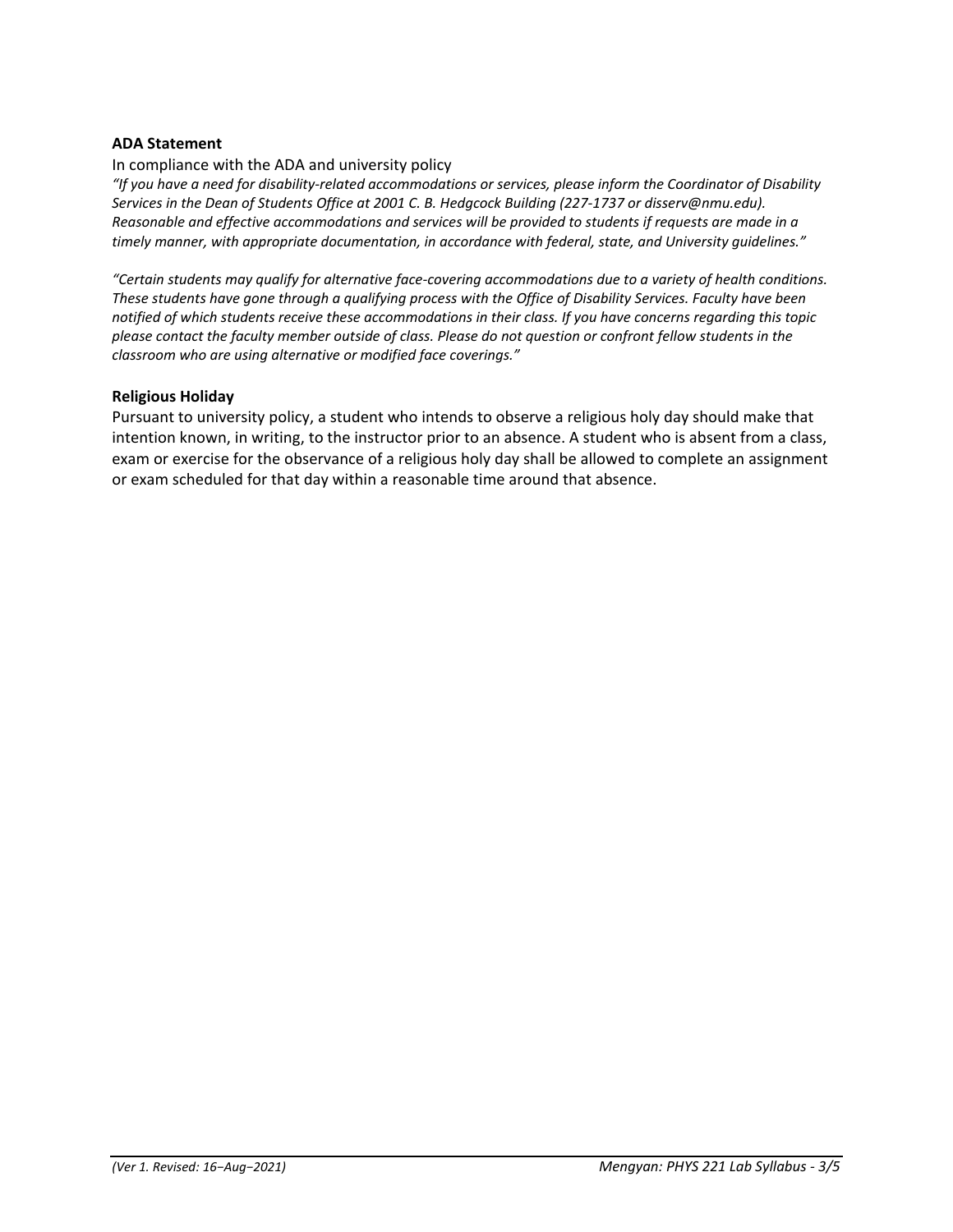# **Academic Integrity**

Section 2.3.1 of the NMU Student Handbook discusses scholastic dishonesty; all of which will be upheld in all aspects of this course. Academic dishonesty will not be tolerated. Link to student handbook https://www.nmu.edu/policies?p=1070&type=Policy

# **Appropriate behavior:**

Students are expected to behave in a respectful, considerate and courteous fashion in any activity related to this course. Rude, disrespectful or disruptive behavior will *never* be tolerated.

| <b>Week</b>    | <b>Experiment</b>                                                                         | <b>Description</b>                                                                                                |  |  |  |  |
|----------------|-------------------------------------------------------------------------------------------|-------------------------------------------------------------------------------------------------------------------|--|--|--|--|
| 1              | Speed of sound                                                                            | Measurement of the speed of sound in a resonance tube                                                             |  |  |  |  |
| $\overline{2}$ | Mapping electric fields                                                                   | Using the electric potential to map electric fields for<br>different charge distributions                         |  |  |  |  |
| 3              | Capacitors: Series & Parallel                                                             | Using an RC circuit to study capacitor circuit configurations                                                     |  |  |  |  |
| 4              | Use a balance bridge to accurately measure resistivity<br>Resistivity of a wire           |                                                                                                                   |  |  |  |  |
| 5              | Introduce circuits. Explore resistor configurations.<br><b>Resistor circuits</b>          |                                                                                                                   |  |  |  |  |
| 6              | Accurately measure the resistance of a resistor<br>Wheatstone bridge                      |                                                                                                                   |  |  |  |  |
| 7              | Mapping magnetic fields<br>Map field lines around some common magnets                     |                                                                                                                   |  |  |  |  |
| 8              | Electromagnetic induction                                                                 | Study Faraday's and Lenz's law                                                                                    |  |  |  |  |
| 9              | <b>RC and RL circuits</b><br>Measure capacitance & inductance using an oscillator circuit |                                                                                                                   |  |  |  |  |
| 10             | Reflection and refraction                                                                 | Investigation into the properties of light in geometric optics<br>with mirrors and both concave and convex lenses |  |  |  |  |
| 11             | Optics with thin lens                                                                     | Determine focal lengths and image distances of converging<br>and diverging lenses                                 |  |  |  |  |
| 12             | Interference and diffraction                                                              | Explore the wave behavior of light using interference and<br>diffraction                                          |  |  |  |  |
| 13             | Heat capacity & latent heat                                                               | Measuring heat capacity and latent heat                                                                           |  |  |  |  |
| 14             | Thermal expansion                                                                         | Investigate the temperature dependence of structural<br>properties of metals                                      |  |  |  |  |
| 15             | Special topics                                                                            | TBD                                                                                                               |  |  |  |  |

# **Physics 221 Laboratory Schedule** Fall ∘ 2021

| <b>Notable dates:</b>                                                    | Wk# |               | <b>Start Date</b> | WK# |               | <b>Start Date</b> |
|--------------------------------------------------------------------------|-----|---------------|-------------------|-----|---------------|-------------------|
| 23 Aug 2021: First official day of class                                 |     | $\rightarrow$ | 23 / Aug / 21     | 9   | $\rightarrow$ | 18 / Oct / 21     |
| 06 Sep 2021: Labor Day (No Class)<br>11 Oct 2020: Indigenous Peoples Day |     | $\rightarrow$ | 30 / Aug / 21     | 10  | $\rightarrow$ | 25 / Oct / 21     |
| 07 Nov 2020: Daylight savings time ends                                  |     | $\rightarrow$ | 06 / Sep / 21     | 11  | $\rightarrow$ | 01 / Nov / 21     |
| 11 Nov 2020: Veterans day                                                | 4   | $\rightarrow$ | $13/$ Sep $/$ 21  | 12  | $\rightarrow$ | 08 / Nov / 21     |
| 21 - 28 Nov 2021: Thanksgiving break                                     |     | $\rightarrow$ | 20 / Sep / 21     | 13  | $\rightarrow$ | 15 / Nov / 21     |
| 05 Dec 2021: Last day of class                                           | 6   | $\rightarrow$ | 27 / Sep / 21     | 14  | $\rightarrow$ | 22 / Nov / 21     |
|                                                                          |     | $\rightarrow$ | 04 / Oct / 21     | 15  | $\rightarrow$ | 29 / Nov / 21     |
|                                                                          | 8   | $\rightarrow$ | 11 / Oct / 21     |     |               |                   |

 $\mathbf{r}$